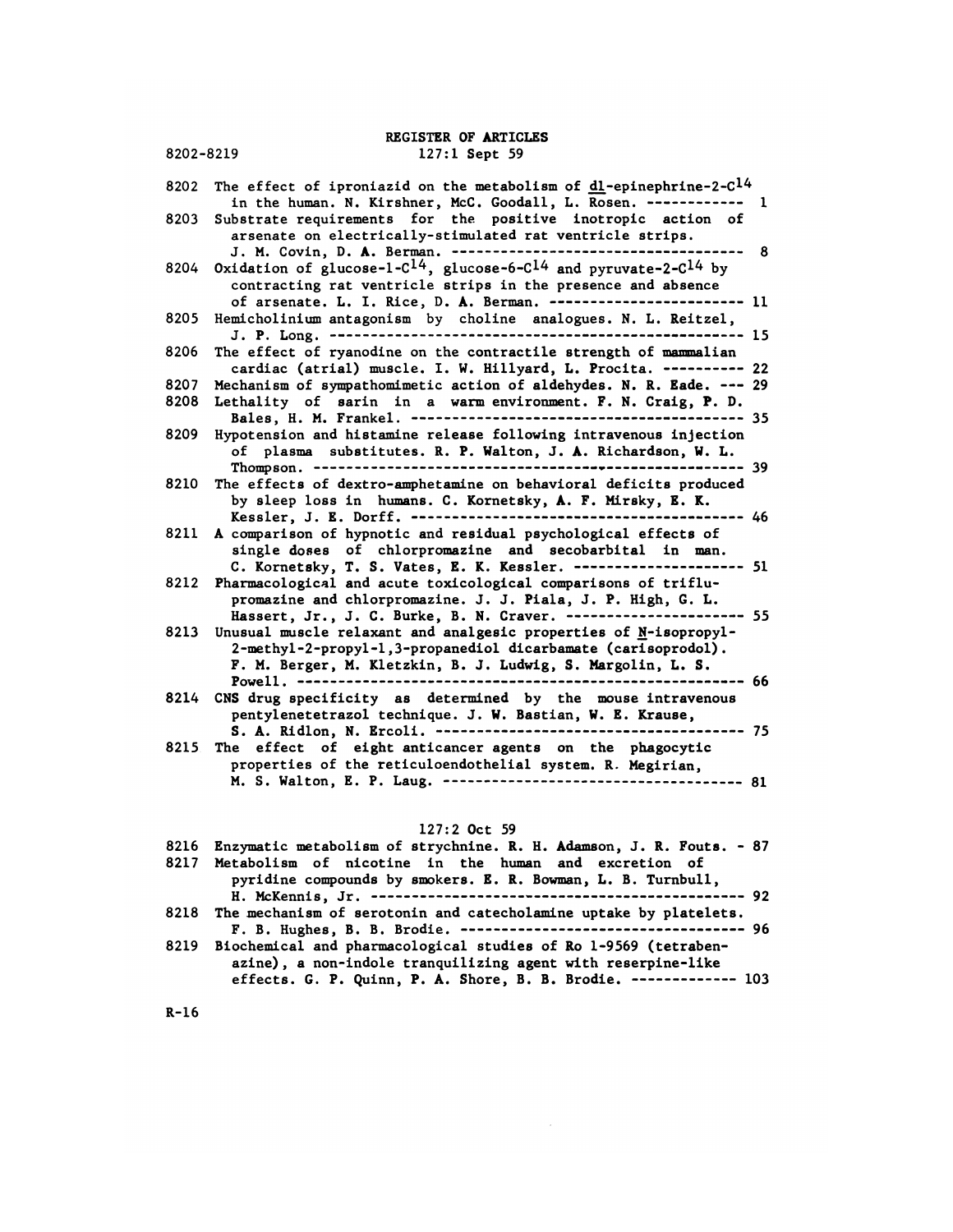# REGISTER OF ARTICLES<br>127:2 Oct 59 **STER OF ARTICLES**<br>127:2 Oct 59 8220-8237

|      | REGISTER OF ARTICLES<br>$127:2$ Oct 59<br>8220-8237                                                                                                                                                |
|------|----------------------------------------------------------------------------------------------------------------------------------------------------------------------------------------------------|
| 8220 | The effect of three tryptamine derivatives on serotonin<br>metabolism in vitro and in vivo. M. E. Greig, R. A. Walk, A. J.<br>------------------------------------- 110<br>Gibbons.<br>----------  |
| 8221 | Studies on drug resistance in mammalian cells. I. Amethopterin<br>resistance in mouse fibroblasts. L. Aronow. ----------------- 116                                                                |
| 8222 | The action of sympathomimetic amines on isometric contraction<br>and phosphorylase activity of the isolated rat heart. W. R.<br>Kukovetz, M. E. Hess, J. Shanfeld, N. Haugaard. -------------- 122 |
| 8223 | Decelerator and antiarrhythmic properties of amotriphene.                                                                                                                                          |
| 8224 | Pharmacological agents for the control of spontaneous ventricular<br>fibrillation under progressive hypothermia. E. T. Angelakos,<br>--- 137                                                       |
| 8225 | Adrenergic receptive mechanism of canine ileum. R. P. Ahlquist,<br>$--- 146$<br>B. Levy. -------------                                                                                             |
| 8226 | Adrenergic blockade produced by the dichloro analogs of<br>epinephrine, arterenol, and isoproterenol. B. Levy. ---------- 150                                                                      |
| 8227 | A study of the central action of ganglionic blocking agents.<br>R. Murray, L. Beck, P. A. Rondell, D. F. Bohr. --------------- 157                                                                 |
| 8228 | Development of a resistance to sodium pentobarbital in rats fed<br>on a diet containing chlorcyclizine hydrochloride. I. D.<br>Thompson, W. C. Dolowy, W. H. Cole. -------------------------- 164  |
| 8229 | The effect of 2-dimethylaminoethanol (deanol) on anaphylactoid<br>edema in rats. G. E. Cronheim, I. M. Toekes. ----------------- 167                                                               |
|      | $127:3$ Nov 59                                                                                                                                                                                     |
| 8230 | The metabolic fate of 5-ethyl-1-methyl-5-phenyl hydantoin                                                                                                                                          |

|      | edema in rats. G. B. Gronneim, I. M. Toekes. ------<br>.----- 10/                                                                                                                                                                                                     |
|------|-----------------------------------------------------------------------------------------------------------------------------------------------------------------------------------------------------------------------------------------------------------------------|
|      | $127:3$ Nov 59                                                                                                                                                                                                                                                        |
|      | 8230 The metabolic fate of 5-ethyl-1-methyl-5-phenyl hydantoin<br>(1-methylnirvanol) and that of 3,5-diethyl-5-phenyl hydantoin<br>(3-ethylnirvanol). T. C. Butler, W. J. Waddell. ------------- 171                                                                  |
|      | 8231 A fluorometric procedure for the measurement of tryptamine in<br>tissues. S. M. Hess, S. Udenfriend. -------------------------- 175                                                                                                                              |
|      | 8232 The effect of monoamine oxidase inhibitors and tryptophan on the<br>tryptamine content of animal tissues and urine. S. M. Hess,<br>B. G. Redfield, S. Udenfriend. ------------------------------- 178                                                            |
|      | 8233 A method for the fluorometric assay of histamine in tissues.<br>P. A. Shore, A. Burkhalter, V. H. Cohn, Jr. ------------------ 182                                                                                                                               |
|      | 8234 The effect of repeated administration of levorphan, dextrorphan<br>and morphine on the capacity of rat liver preparations to<br>demethylate morphine- and morphinan-type analgesics. G. J.<br>Mannering, A. E. Takemori. ----------------------------------- 187 |
| 8235 | The effect of various mitotic inhibitors on oxidative<br>phosphorylation and amino acid incorporation. S. Spector,                                                                                                                                                    |
| 8236 | Inhibition of uptake of $L$ -arginine-U-C <sup>14</sup> into nuclear proteins<br>by 5-bis (2-chloroethyl) aminouracil. H. Busch, S. M. Amer,                                                                                                                          |
| 8237 | Effects of atropine and carbachol on labeling of protein<br>fractions of mouse pancreas in vitro. H. Busch, H. Allen,                                                                                                                                                 |